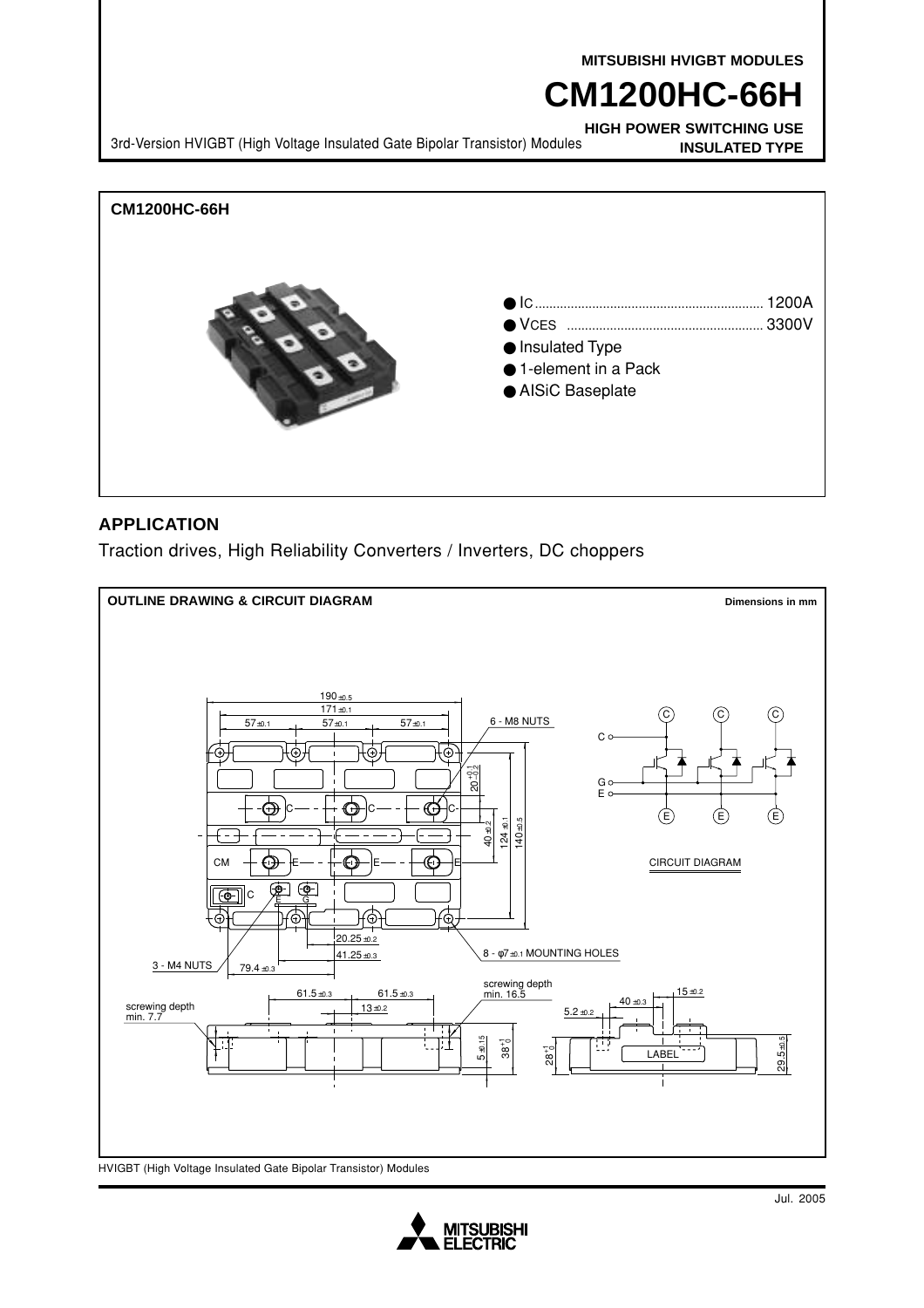**HIGH POWER SWITCHING USE INSULATED TYPE**

3rd-Version HVIGBT (High Voltage Insulated Gate Bipolar Transistor) Modules

#### **MAXIMUM RATINGS**

| Symbol              | Item                                 | Conditions                                                              |          | Ratings         | Unit |
|---------------------|--------------------------------------|-------------------------------------------------------------------------|----------|-----------------|------|
| <b>VCES</b>         | Collector-emitter voltage            | $VGE = 0V$ , $Ti = 25^{\circ}C$                                         |          | 3300            | v    |
| <b>VGES</b>         | Gate-emitter voltage                 | $VCE = 0V$ , $Ti = 25^{\circ}C$                                         |          | ±20             | v    |
| Iс                  | Collector current                    | $TC = 100^{\circ}C$                                                     |          | 1200            | A    |
| <b>ICM</b>          |                                      | Pulse                                                                   | (Note 1) | 2400            | A    |
| $E$ (Note 2)        | <b>Emitter current</b>               |                                                                         |          | 1200            | A    |
| <b>IEM</b> (Note 2) |                                      | Pulse                                                                   | (Note 1) | 2400            | A    |
| $PC$ (Note 3)       | Maximum power dissipation            | $TC = 25^{\circ}C$ . IGBT part                                          |          | 14700           | W    |
| Τj                  | Junction temperature                 |                                                                         |          | $-40 \sim +150$ | °C   |
| Top                 | Operating temperature                |                                                                         |          | $-40 \sim +125$ | °C   |
| T <sub>stg</sub>    | Storage temperature                  |                                                                         |          | $-40 \sim +125$ | °C   |
| Viso                | <b>Isolation voltage</b>             | RMS, sinusoidal, $f = 60$ Hz, $t = 1$ min.                              |          | 6000            | v    |
| tpsc                | Maximum short circuit pulse<br>width | $Vcc = 2200V$ , $Vces \leq 3300V$ , $VGE = 15V$<br>$T_i = 125^{\circ}C$ |          | 10              | μs   |

#### **ELECTRICAL CHARACTERISTICS**

| Symbol          | Item                              | Conditions                                                     |     | Limits     |                          |         |
|-----------------|-----------------------------------|----------------------------------------------------------------|-----|------------|--------------------------|---------|
|                 |                                   |                                                                |     | Min<br>Typ | Max                      | Unit    |
| <b>ICES</b>     | Collector cut-off current         | $VCE = VCES$ , $VGE = 0V$ , $Ti = 25^{\circ}C$                 |     |            | 15                       | mA      |
| VGE(th)         | Gate-emitter<br>threshold voltage | $IC = 120mA$ , $VCE = 10V$ , $Ti = 25°C$                       | 5.0 | 6.0        | 7.0                      | V       |
| <b>IGES</b>     | Gate leakage current              | $VGE = VGES$ , $VCE = 0V$ , $Ti = 25^{\circ}C$                 |     |            | 0.5                      | μA      |
|                 | Collector-emitter                 | IC = 1200A, VGE = 15V, $T_i = 25^{\circ}$ C<br>(Note 4)        |     | 3.30       | 4.20                     |         |
| VCE(sat)        | saturation voltage                | IC = 1200A, VGE = 15V, T <sub>i</sub> = 125°C<br>(Note 4)      |     | 3.60       | $\overline{\phantom{0}}$ | v       |
| Cies            | Input capacitance                 | $VCE = 10V$ , $f = 100kHz$<br>$VGE = 0V$ , $T_i = 25^{\circ}C$ |     | 180        | $\overline{\phantom{0}}$ | nF      |
| Coes            | Output capacitance                |                                                                |     | 18.0       | —                        | nF      |
| Cres            | Reverse transfer capacitance      |                                                                |     | 5.4        | $\overline{\phantom{0}}$ | nF      |
| Qg              | Total gate charge                 | $Vcc = 1650V$ , Ic = 1200A, VGE = 15V, Ti = 25°C               |     | 8.6        | $\overline{\phantom{0}}$ | μC      |
|                 | Emitter-collector voltage         | $IE = 1200A$ , $VGE = 0V$ , $T_i = 25^{\circ}C$<br>(Note 4)    |     | 2.80       | 3.60                     | v       |
| VEC(Note 2)     |                                   | $IE = 1200A$ , $VGE = 0V$ , $Ti = 125^{\circ}C$<br>(Note 4)    |     | 2.70       | $\overline{\phantom{0}}$ |         |
| td(on)          | Turn-on delay time                | $Vcc = 1650V$ , Ic = 1200A, VGE = $\pm 15V$                    |     |            | 1.60                     | μs      |
| tr              | Turn-on rise time                 | $RG(on) = 1.6\Omega$ , $Ti = 125^{\circ}C$ , $L_s = 100nH$     |     |            | 1.00                     | μs      |
| Eon             | Turn-on switching energy          | Inductive load                                                 | —   | 1.60       |                          | J/pulse |
| td(off)         | Turn-off delay time               | $Vcc = 1650V$ , Ic = 1200A, VGE = $\pm 15V$                    |     |            | 2.50                     | μs      |
| tf              | Turn-off fall time                | $RG(off) = 1.6\Omega$ , T <sub>i</sub> = 125°C, Ls = 100nH     |     |            | 1.00                     | μs      |
| Eoff            | Turn-off switching energy         | Inductive load                                                 |     | 1.55       |                          | J/pulse |
| trr<br>(Note 2) | Reverse recovery time             | $Vcc = 1650V$ , Ic = 1200A, VGE = $\pm 15V$                    |     |            | 1.40                     | μs      |
| Qrr (Note 2)    | Reverse recovery charge           | $RG(on) = 1.6\Omega$ , $Ti = 125^{\circ}C$ , $L_s = 100nH$     |     | 800        | $\overline{\phantom{0}}$ | иC      |
| Erec (Note 2)   | Reverse recovery energy           | Inductive load                                                 |     | 0.90       |                          | J/pulse |

Note 1. Pulse width and repetition rate should be such that junction temperature (Tj) does not exceed Topmax rating (125°C).<br>2. The symbols represent characteristics of the anti-parallel, emitter to collector free-wheel di

3. Junction temperature (Tj) should not exceed Tjmax rating (150°C). 4. Pulse width and repetition rate should be such as to cause negligible temperature rise.

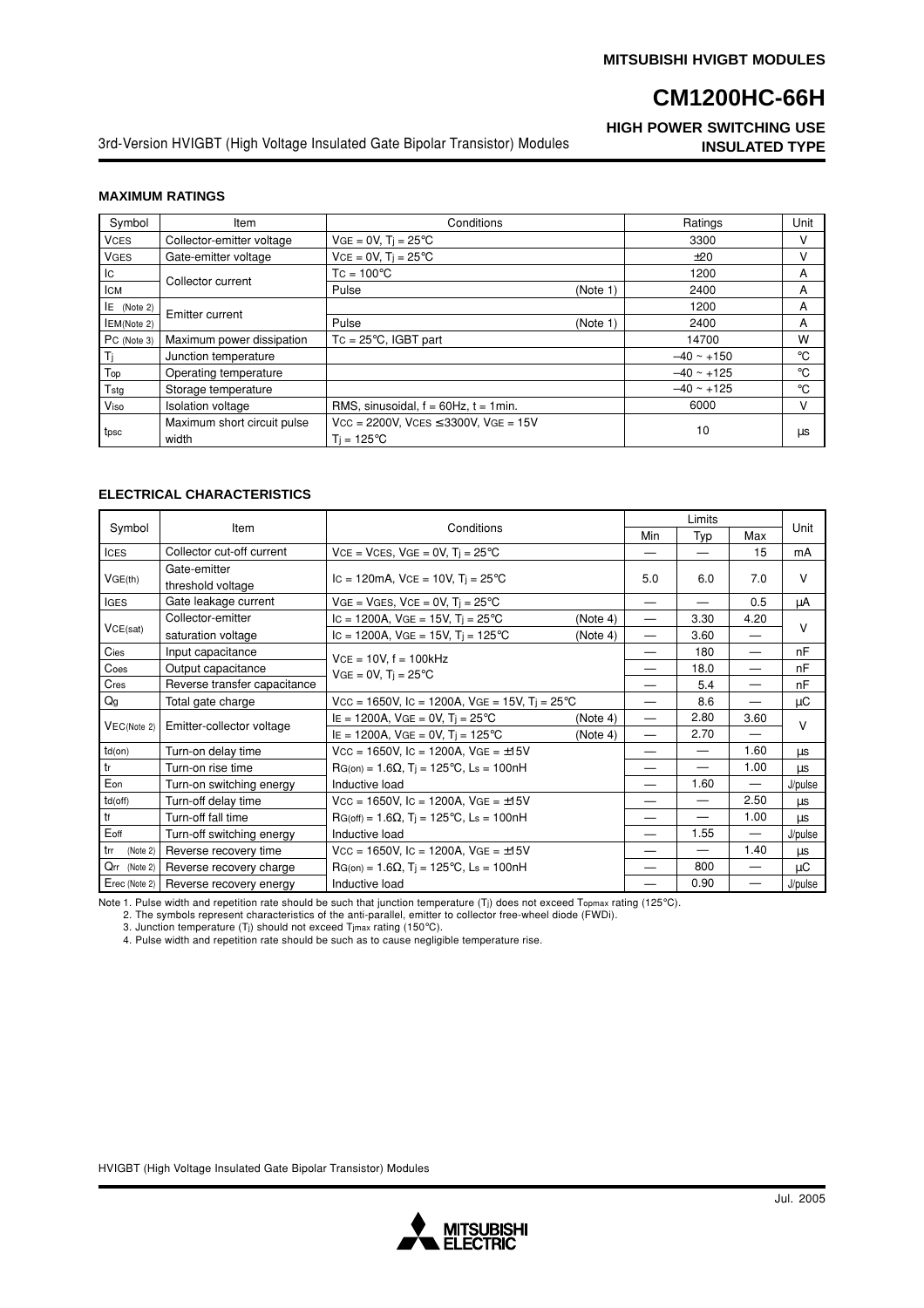## **HIGH POWER SWITCHING USE**

3rd-Version HVIGBT (High Voltage Insulated Gate Bipolar Transistor) Modules **INSULATED TYPE**

#### **THERMAL CHARACTERISTICS**

| Symbol      | Item                       | Conditions                             | Limits |     |      |      |
|-------------|----------------------------|----------------------------------------|--------|-----|------|------|
|             |                            |                                        | Min    | Typ | Max  | Unit |
| $Rth(j-c)Q$ | Thermal resistance         | Junction to Case, IGBT part            |        |     | 8.5  | K/kW |
| $Rth(i-c)R$ |                            | Junction to Case, FWDi part            |        |     | 17.0 | K/kW |
| $Rth(c-f)$  | Contact thermal resistance | Case to Fin, $\lambda$ grease = 1W/m·K |        | 6.0 |      | K/kW |

#### **MECHANICAL CHARACTERISTICS**

| Symbol      | Item                            | Conditions                     | Limits |      |                          |             |
|-------------|---------------------------------|--------------------------------|--------|------|--------------------------|-------------|
|             |                                 |                                | Min    | Typ  | Max                      | Unit        |
| M           | Mounting torque                 | M8 : Main terminals screw      | 7.0    |      | 13.0                     | $N \cdot m$ |
|             |                                 | M6 : Mounting screw            | 3.0    |      | 6.0                      |             |
|             |                                 | M4 : Auxiliary terminals screw | 1.0    |      | 2.0                      |             |
|             | Mass                            |                                |        | 1.5  | $\overline{\phantom{0}}$ | kg          |
| CTI         | Comparative tracking index      |                                | 600    |      |                          |             |
| da          | Clearance distance in air       |                                | 19.5   |      |                          | mm          |
| ds          | Creepage distance along surface |                                | 32.0   |      |                          | mm          |
| $LC-E(int)$ | Internal inductance             | IGBT part                      |        | 10   |                          | nH          |
| $RC-E(int)$ | Internal lead resistance        | $TC = 25^{\circ}C$             |        | 0.16 |                          | $m\Omega$   |

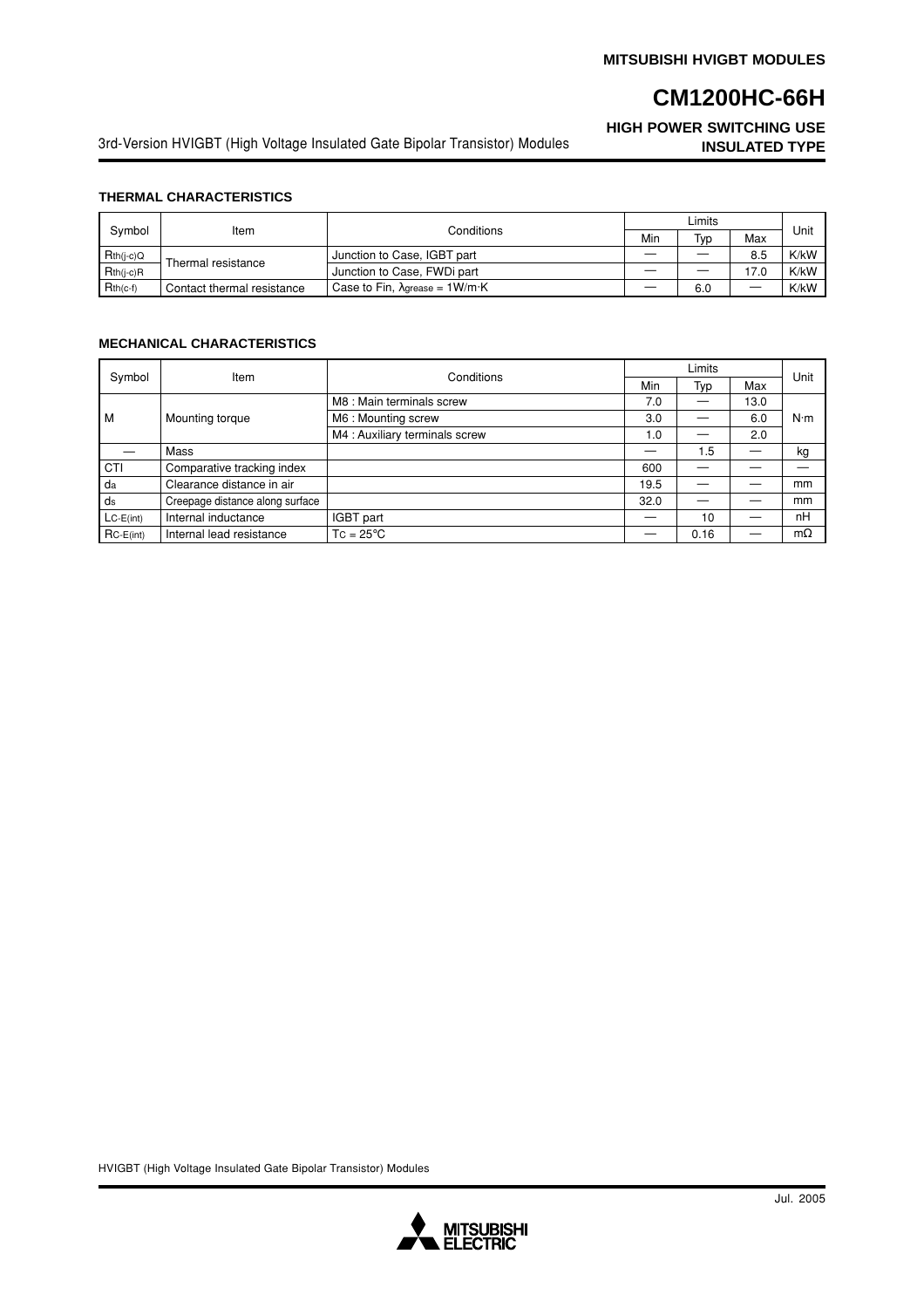**HIGH POWER SWITCHING USE**

3rd-Version HVIGBT (High Voltage Insulated Gate Bipolar Transistor) Modules **INSULATED TYPE** 

#### **PERFORMANCE CURVES**

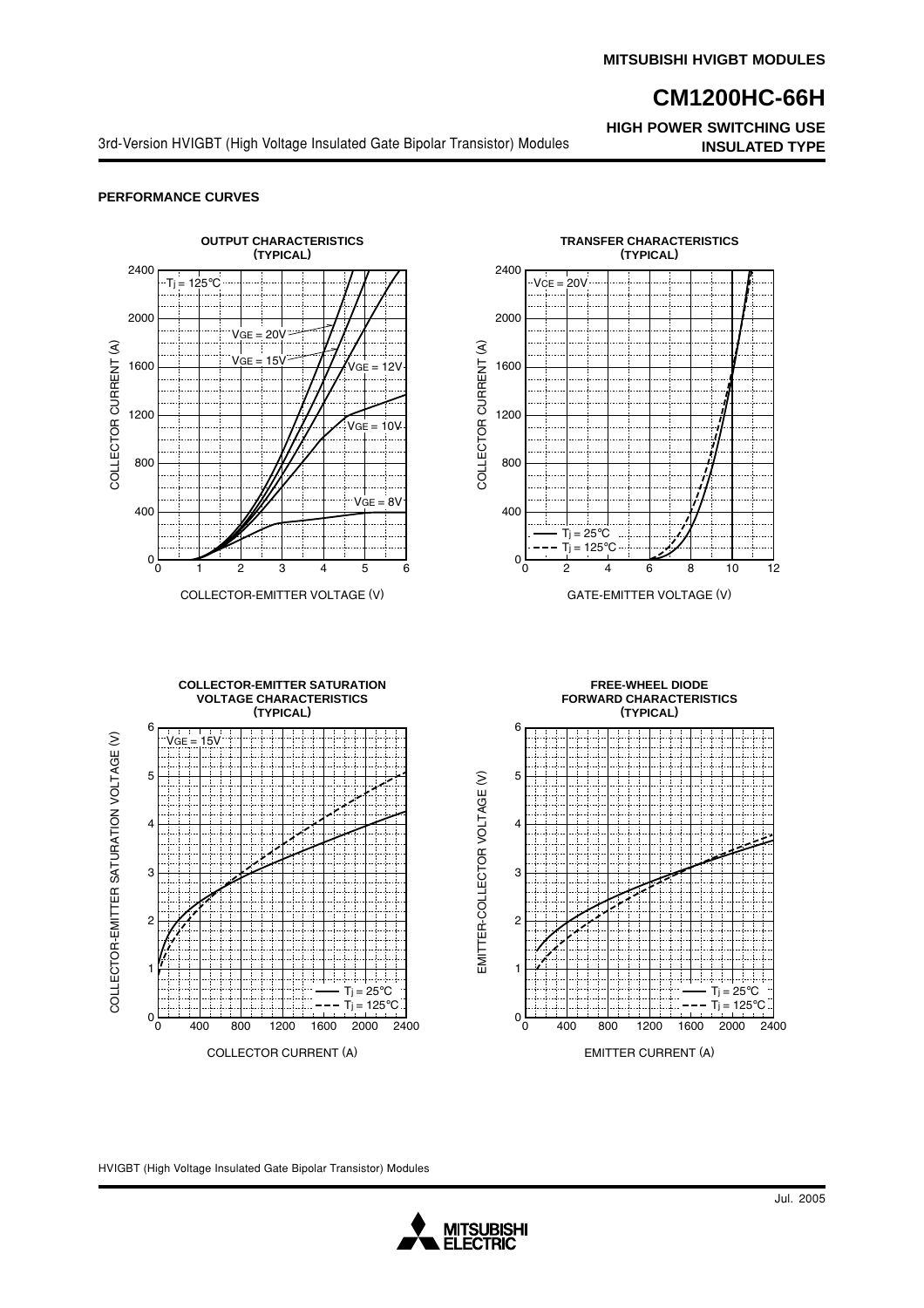**HIGH POWER SWITCHING USE**

3rd-Version HVIGBT (High Voltage Insulated Gate Bipolar Transistor) Modules **INSULATED TYPE**





**HALF-BRIDGE SWITCHING ENERGY CHARACTERISTICS (TYPICAL)**



**HALF-BRIDGE SWITCHING ENERGY CHARACTERISTICS (TYPICAL)**



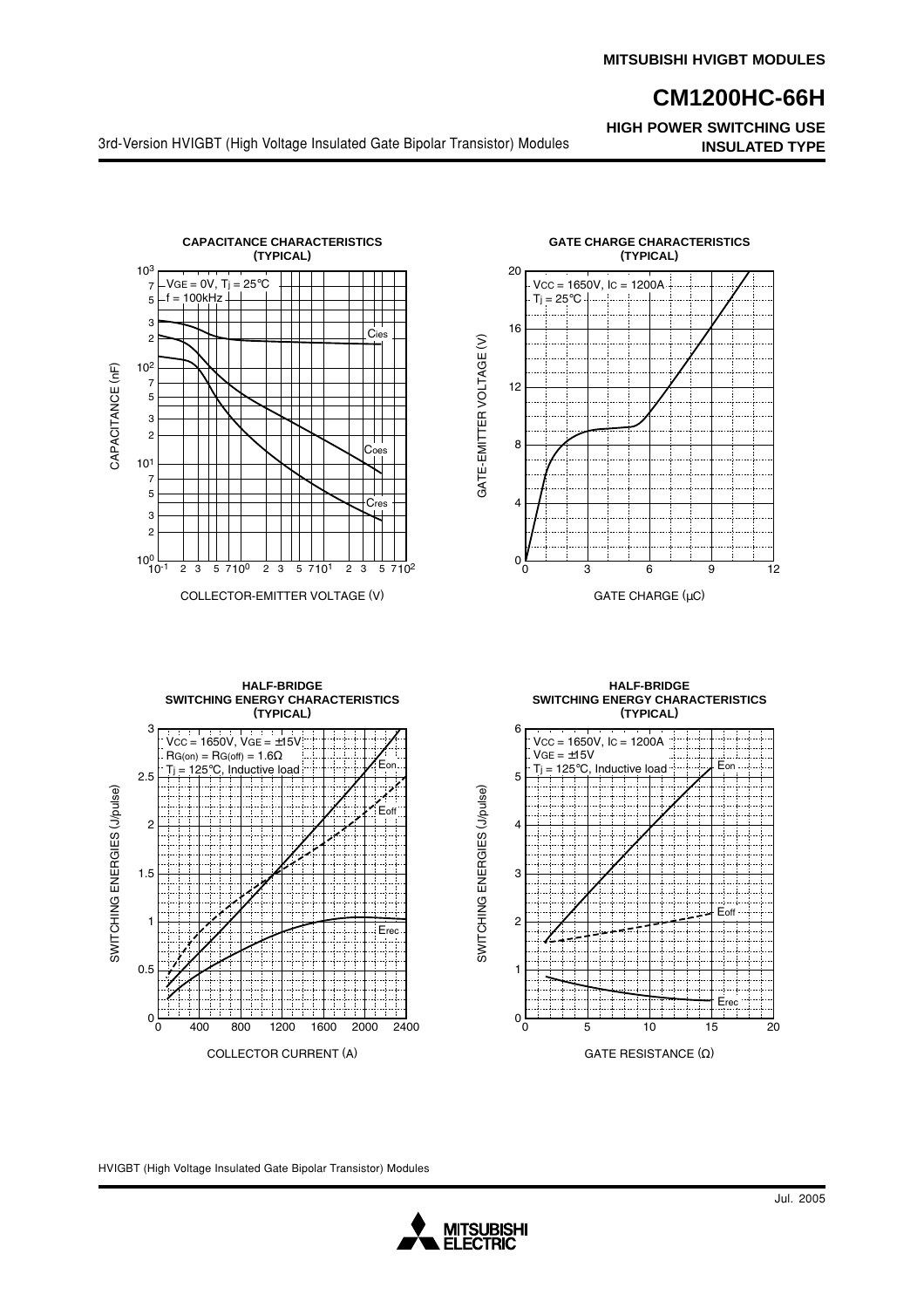**HIGH POWER SWITCHING USE**

3rd-Version HVIGBT (High Voltage Insulated Gate Bipolar Transistor) Modules **INSULATED TYPE**